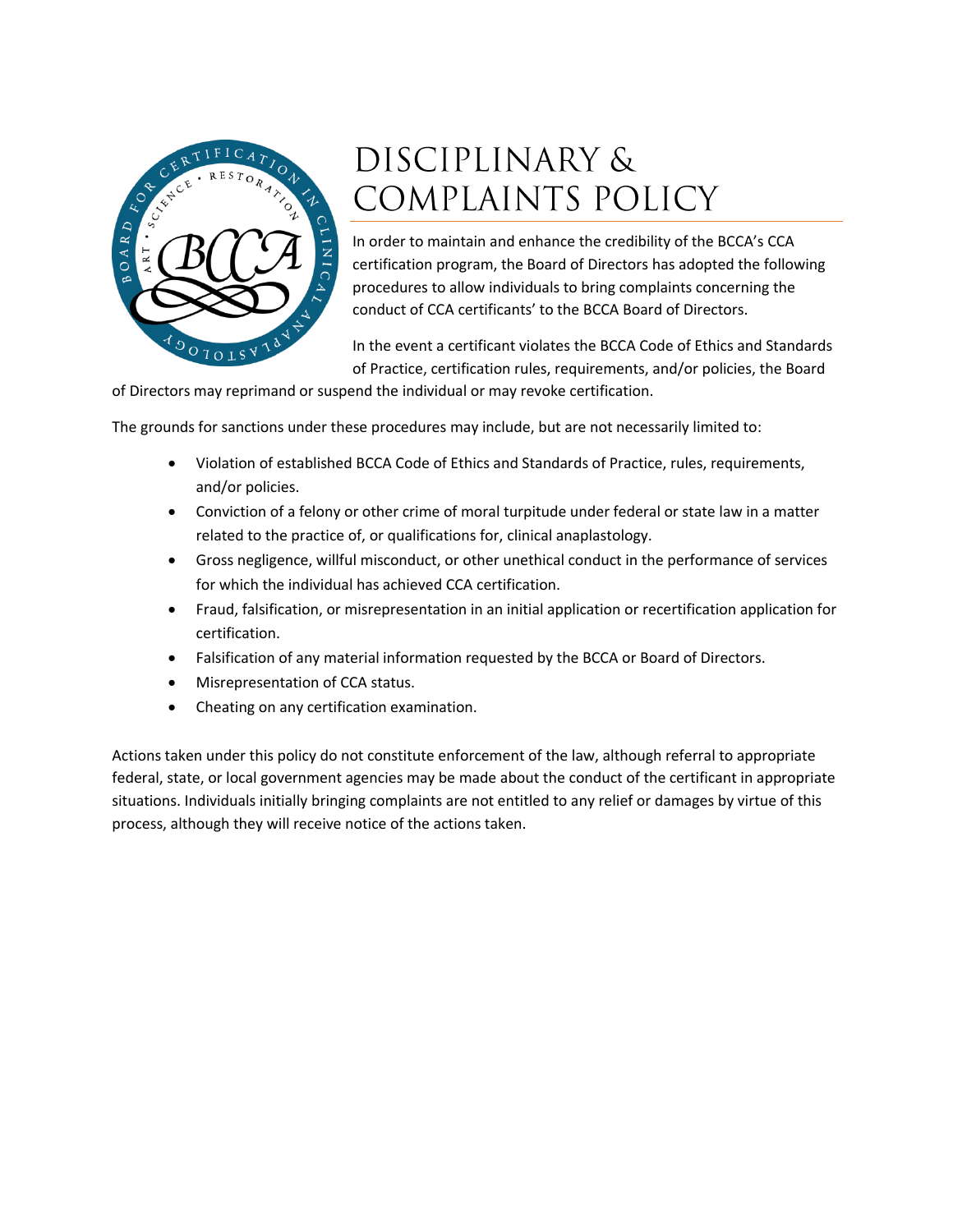## **Complaints**

Complaints may be submitted by any individual or entity. Complaints should be reported to the BCCA in writing and should include the name of the person submitting the complaint, the name of the person the complaint is regarding along with other relevant identifying information, a detailed description of factual allegations supporting the charges, and any relevant supporting documentation. Information submitted during the complaint and investigation process is considered confidential and will be handled in accordance with the BCCA's Confidentiality policy. Inquiries or submissions other than complaints may be reviewed and handled by the BCCA Board or Executive Director at its discretion.

Upon receipt and preliminary review of a complaint involving the certification program, the Executive Director in consultation with the Board President may conclude, in their sole discretion, that the submission:

- contains unreliable or insufficient information, or
- is patently frivolous or inconsequential.

In such cases, the Executive Director and Board President may determine that the submission does not constitute a valid and actionable complaint that would justify bringing it before the Board for investigation and a determination of whether there has been a violation of substantive requirements of the certification process. If so, the submission is disposed of by notice from the Executive Director to its submitter.

Preliminary review will be conducted within 15 business days of receipt of the complaint.

### Complaint Review

For each complaint that the Executive Director concludes is valid and actionable, an investigation is undertaken into its specific facts or circumstances to whatever extent is necessary in order to clarify, expand, or corroborate the information provided by the submitter.

The Board President appoints a Review Committee, subject to subsequent approval by the Board, of three or more individuals, who may or may not be members of the Board to investigate and make an appropriate determination with respect to each such valid and actionable complaint; the Review Committee may review one or more such complaints as determined by the Board. The Review Committee initially determines whether it is appropriate to review the complaint under these Procedures or whether the matter should be referred to another entity engaged in the administration of law. The timeline for responses and for providing any additional information will be established by the Review Committee. The Review Committee may be assisted in the conduct of its investigation by other members of the Board or by Board and/or BCCA staff or legal counsel. The Board exercises general supervision over all investigations. The certificant or candidate whose conduct is at issue will also be given the opportunity to respond to the complaint. Responses must be submitted within 10 business days of receipt by the certificant or candidate.

Both the individual submitting the complaint and the certificant or candidate who is the subject of the investigation (or his or her employer) may be contacted for additional information with respect to the complaint. The Review Committee, or the Board on its behalf, may at its discretion contact such other individuals who may have knowledge of the facts and circumstances surrounding the complaint.

All investigations and deliberations of the Review Committee and the Board are conducted in confidence, and they are conducted objectively, without any indication of prejudgment. An investigation may be directed toward any aspect of a complaint which is relevant or potentially relevant. Formal hearings are not held and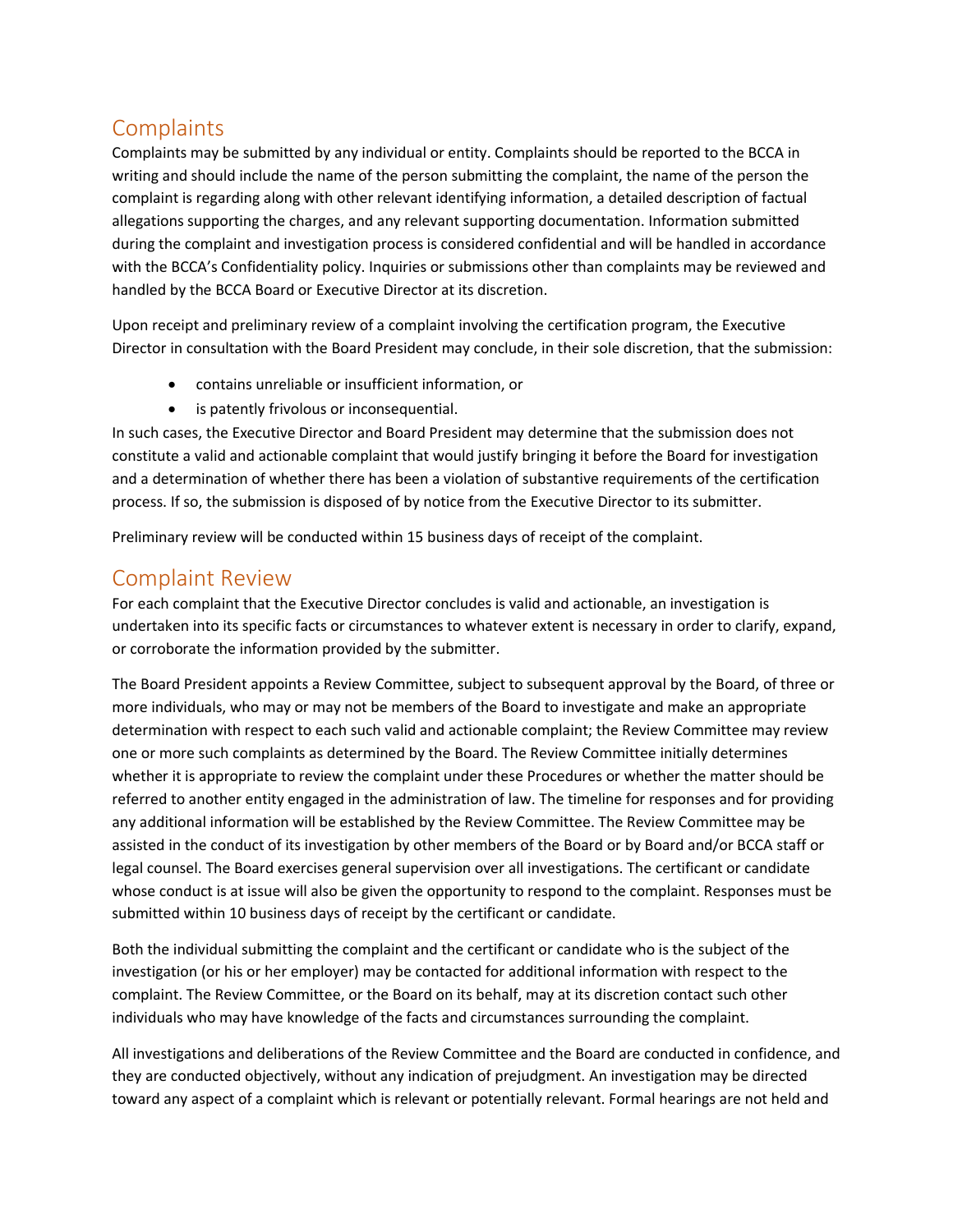the parties are not expected to be represented by counsel, although the Review Committee and Board may consult their own counsel.

Members of the Review Committee will be reimbursed for reasonable expenses incurred in connection with the activities of the Committee.

#### Determination of Violation

Upon completion of an investigation, the Review Committee recommends whether the Board should make a determination that there has been a violation of policies or rules. When the Review Committee recommends that the Board find a violation, the Review Committee also recommends imposition of an appropriate sanction. If the Review Committee so recommends, a proposed determination with a proposed sanction is prepared under the supervision of the Chair and is presented by a representative of the Review Committee to the Board along with the record of the Review Committee's investigation.

If the Review Committee recommends against a determination that a violation has occurred, and the Board concurs, the complaint is dismissed with notice to the certificant or candidate, the certificant or candidate's employer (if involved in the investigation), and the individual or entity who submitted the complaint, where appropriate.

The Board reviews the recommendation of the Review Committee based upon the record of the investigation. The Board may accept, reject, or modify the Review Committee's recommendation, either with respect to the determination of a violation or the recommended sanction to be imposed. If the Board makes a determination that a violation has occurred, this determination and the imposition of a sanction are promulgated by written notice to the certificant or candidate, and to the individual submitting the complaint, where appropriate, if the submitter agrees in advance and in writing to maintain in confidence whatever portion of the information is not made public by the Board.

In certain circumstances, the Board may consider a recommendation from the Review Committee that the certificant or candidate who has violated the certification program policies or rules should be offered an opportunity to submit a written assurance that the conduct in question has been terminated and will not recur. The decision of the Review Committee to make such a recommendation and of the Board to accept it is within their respective discretionary powers. If such an offer is extended, the certificant or candidate at issue must submit the required written assurance within thirty (30) days of receipt of the offer, and the assurance must be submitted in terms that are acceptable to the Board. If the Board accepts the assurance, notice is given to the certificant or candidate's employer and to the submitter of the complaint, if the submitter agrees in advance and in writing to maintain the information in confidence.

#### Sanctions

Any of the following sanctions may be imposed by the Board upon a certificant or candidate whom the Board has determined to have violated the policies and rules of its certification program(s), although the sanction applied must reasonably relate to the nature and severity of the violation, focusing on reformation of the conduct of the member and deterrence of similar conduct by others:

- written reprimand to the certificant or candidate;
- suspension of the certificant or candidate for a designated period; or
- termination or denial of the certificant or candidate's credential.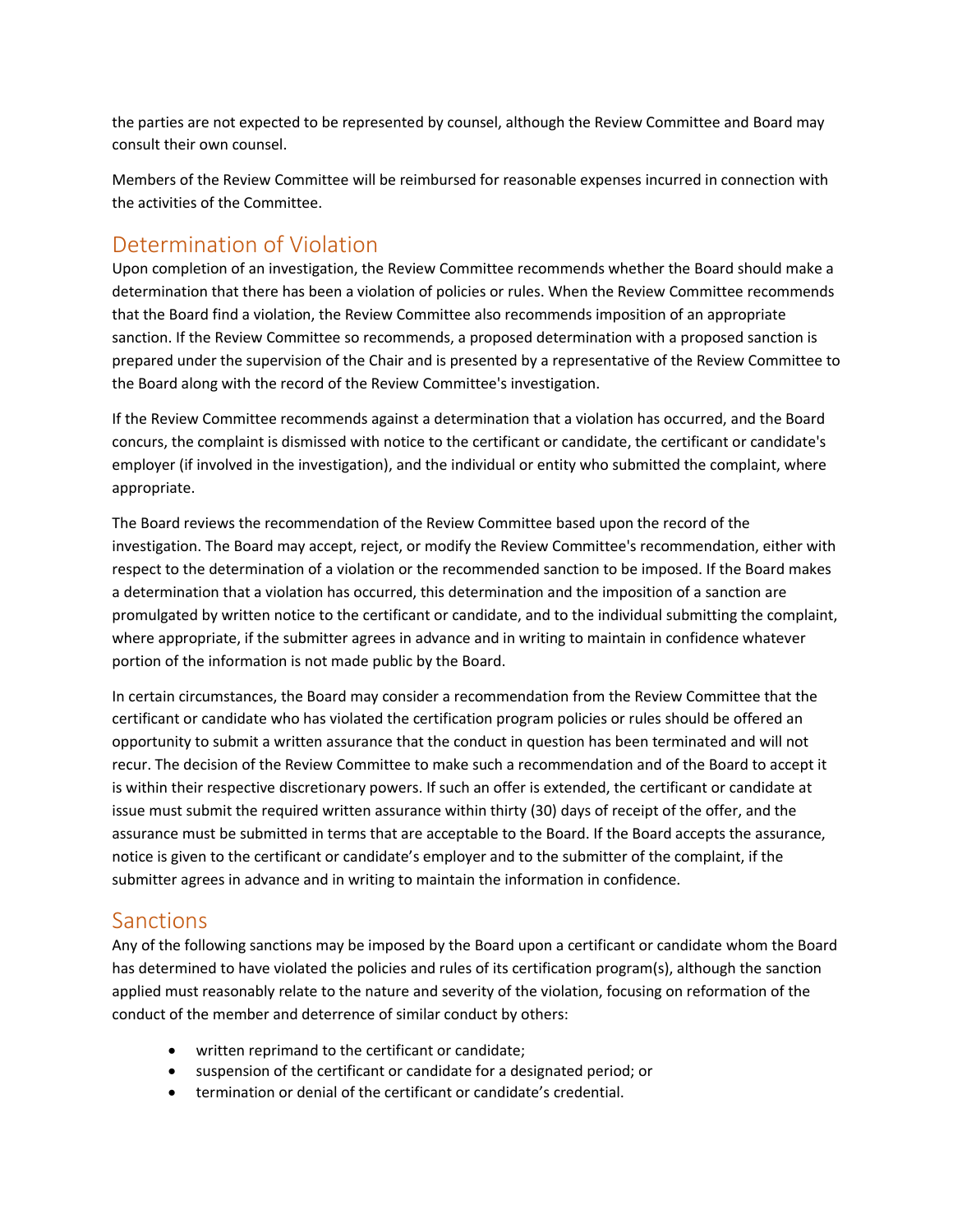Verification of this information will be made available only after any appeal has either been considered or the appeal period has passed.

Reprimand in the form of a written notice from the Board normally can be sent to a certificant or candidate who has received his or her first substantiated complaint, depending on circumstances. Suspension can be imposed on a certificant or candidate who has received two substantiated complaints, depending on circumstances. Termination can be imposed on a certificant or candidate who has received two substantiated complaints within a two year period, or three or more substantiated complaints, depending on circumstances. The Board may at its discretion, however, impose any of the sanctions, if warranted, in specific cases.

Certificants or candidates who have been terminated will have their certification revoked and may not be considered for BCCA certification in the future. If certification is revoked, any and all certificates or other materials requested by the Board must be returned promptly to the BCCA.

#### Appeal

Within thirty (30) days from receipt of notice of a determination by the Board that a certificant violated the certification program policies and/or rules, the affected certificant may submit to the Board in writing a request for an appeal.

Upon receipt of a request for appeal, the Board establishes an appellate body consisting of at least three, but not more than five, individuals, including the Public Member. This Appeal Committee may review one or more appeals, upon request of the Board. Current members of the Review Committee may not serve on the Appeal Committee; further, no one with any personal involvement or conflict of interest may serve on the Appeal Committee. Members of the Appeal Committee may be reimbursed for reasonable expenses incurred in connection with the activities of the Committee.

The Appeal Committee may only review whether the determination by the Board of a violation of the certification program policies and/or rules was inappropriate because of:

- material errors of fact, or
- failure of the Review Committee or the Board to conform to published criteria, policies, or procedures.

Only facts and conditions up to and including the time of the Board's determination as represented by facts known to the Board are considered during an appeal. The appeal will not include a hearing or any similar trial-type proceeding. Legal counsel is not expected to participate in the appeal process, unless requested by the appellant and approved by the Board and the Appeal Committee. The Board and Appeal Committee may consult legal counsel.

The Appeal Committee conducts and completes the appeal within ninety (90) days after receipt of the request for an appeal. Written appellate submissions and any reply submissions may be made by authorized representatives of the member and of the Board. Submissions are made according to whatever schedule is reasonably established by the Appeal Committee. The decision of the Appeal Committee either affirms or overrules the determination of the Board, but does not address a sanction imposed by the Board. The decision of the Appeal Committee, including a statement of the reasons for the decision, is reported to the Board.